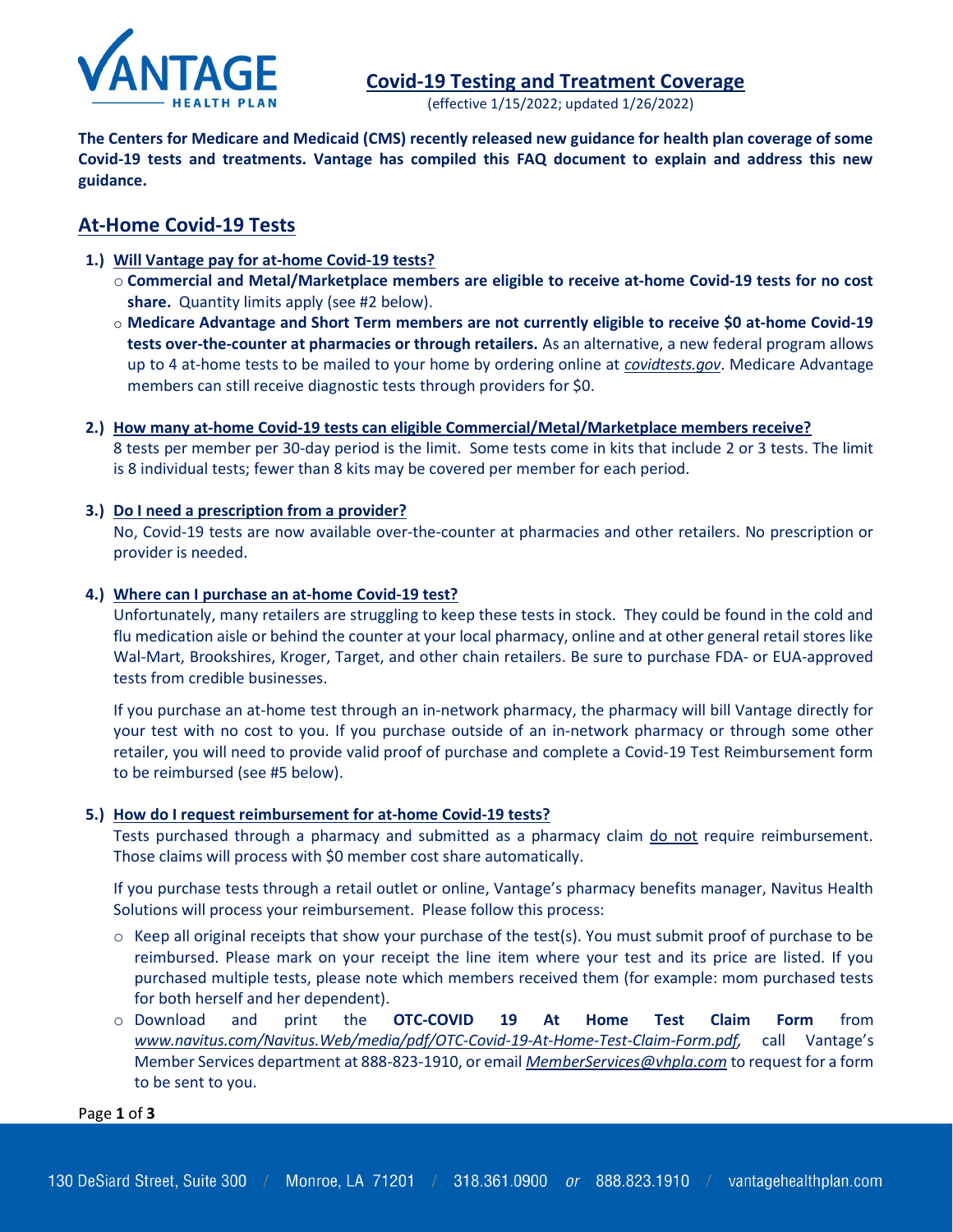

- o Complete the OTC-COVID 19 At Home Test Claim Form for each member for which you purchased tests. These form(s) must be complete to process your reimbursement.
- o Submit your original receipt(s) and OTC-COVID 19 At Home Test Claim Form to Navitus by mail, fax or email:
	- Mail Navitus Health Solutions P.O. Box 999 Appleton, WI 54912-0999
	- $\triangleright$  Fax (920) 735-5315 / Toll-Free (855) 668-8550
	- ▶ Email ManualClaims@Navitus.com
- $\circ$  Reimbursements may take up to 30 days to process. A check will be mailed from Navitus to the submitting member.
- o Any reimbursement requests received by Vantage will be reviewed and forwarded to Navitus for processing.

#### 6.) How much will I be reimbursed?

Vantage will reimburse up to \$12 per test with a valid proof of payment and Covid-19 Test Reimbursement form. Tests purchased through a pharmacy and submitted by a pharmacy as a claim are not reimbursable as there will be no out-of-pocket cost for you. Any shipping or tax costs and the cost of the tests will be included in the maximum \$12 you are reimbursed. If you paid less than \$12, you will be reimbursed what you paid.

## 7.) What if I have a Health Savings Account and want these test costs to count toward my account?

Keep your receipt and contact your HRA account team to track your expenses.

#### 8.) If I need more than the 8 tests allowed per month, what do I do?

Tests purchased beyond the allowed 8 tests per member per month are not payable by Vantage. You will pay for those tests out-of-pocket.

#### 9.) If my at-home test shows a positive result, what should I do?

Contact your primary care provider for next steps. He/she may request that you visit a clinic for a PCR lab test, which may take a few days to receive results.

General information from CMS about accessing at-home tests is available at these websites:

www.cms.gov/how-to-get-your-at-home-OTC-COVID-19-test-for-free

www.whitehouse.gov/briefing-room/statements-releases/2022/01/14/fact-sheet-the-biden-administration-tobegin-distributing-at-home-rapid-covid-19-tests-to-americans-for-free/